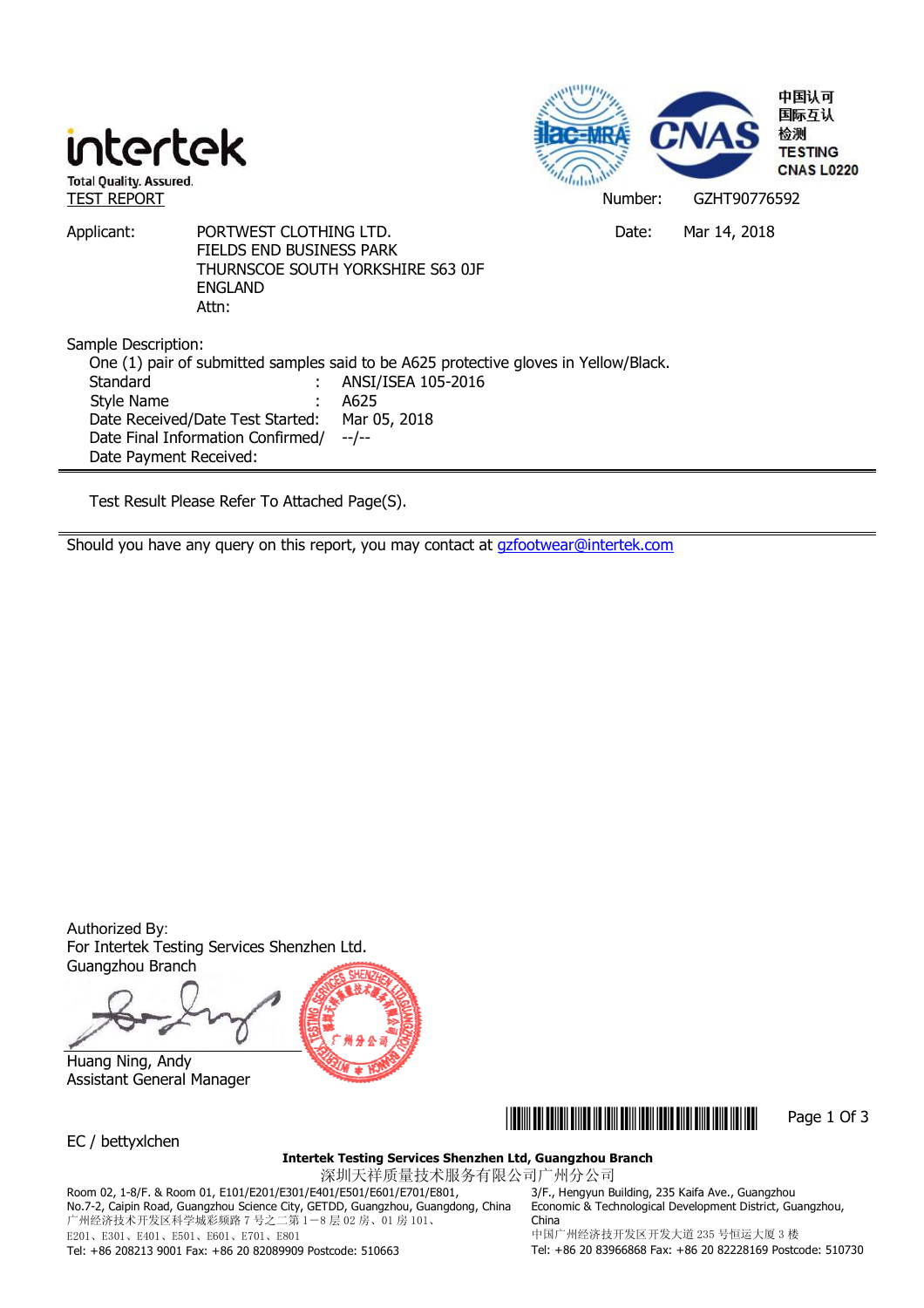# intertek



" Total Quality. Assured.<br>TEST REPORT Number: GZHT90776592 Tests Conducted (As Requested By The Applicant)

Cut Resistance (ANSI/ISEA 105-2016, 5.1.1 & ASTM F2992-15)

Test Condition: Test Area: Glove Palm Mean Cut Length On Neoprene For A Load Of 5.0 N: 25.0 mm Blade Sharpness Correction Factor: 0.80 Coefficient Of Variation: 8.5%

| Sample | Specimen                         | Rating Force (*) |
|--------|----------------------------------|------------------|
|        |                                  | 1643 Grams       |
|        |                                  |                  |
|        |                                  | -                |
|        | Average                          | -                |
|        | Classification Level $($ $#$ $)$ | 4                |

Remark: \* = In Cut Resistance Testing, The Load Required To Cause A Cutting Edge To Produce A Cut Through When It Traverses The Reference Distance (20 mm In This Test) Across The Material Being Tested.

> # = Classification Level For Cut Resistance (ANSI-ISEA 105-2016) Is Based On The Average Force Of A Minimum Of 3 Specimens. (Please Note Only One Test Result Was Determined)

| Classification For Cut Resistance (ANSI/ISEA 105-2016) |                                                                         |  |
|--------------------------------------------------------|-------------------------------------------------------------------------|--|
| Level                                                  | Weight (Gram) Needed To Cut Through Material With 20 mm Of Blade Travel |  |
| A1                                                     | $\geq 200$                                                              |  |
| A2                                                     | $\geq 500$                                                              |  |
| A3                                                     | $\geq 1000$                                                             |  |
| A4                                                     | $\geq 1500$                                                             |  |
| A5                                                     | $\geq 2200$                                                             |  |
| A6                                                     | $\geq 3000$                                                             |  |
| A7                                                     | $\geq 4000$                                                             |  |
| A <sub>8</sub>                                         | $\geq 5000$                                                             |  |
| А9                                                     | $\geq 6000$                                                             |  |

This report is made solely on the basis of your instructions and/or information and materials supplied by you. It is not intended to be a recommendation for any particular course of action. Intertek does not accept a duty of care or any other responsibility to any person other than the Client in respect of this report and only accepts liability to the Client insofar as is expressly contained in the terms and conditions governing Intertek's provision of services to you. Intertek makes no warranties or representations either express or implied with respect to this report save as provided for in those terms and conditions. We have aimed to conduct the Review on a diligent and careful basis and we do not accept any liability to you for any loss arising out of or in connection with this report, in contract, tort, by statute or otherwise, except in the event of our gross negligence or wilful misconduct.

/ bettyxlchen Page 2 Of 3

#### **Intertek Testing Services Shenzhen Ltd, Guangzhou Branch**

深圳天祥质量技术服务有限公司广州分公司 Room 02, 1-8/F. & Room 01, E101/E201/E301/E401/E501/E601/E701/E801, No.7-2, Caipin Road, Guangzhou Science City, GETDD, Guangzhou, Guangdong, China 广州经济技术开发区科学城彩频路 7 号之二第 1-8 层 02 房、01 房 101、 E201、E301、E401、E501、E601、E701、E801 Tel: +86 208213 9001 Fax: +86 20 82089909 Postcode: 510663

3/F., Hengyun Building, 235 Kaifa Ave., Guangzhou Economic & Technological Development District, Guangzhou, China 中国广州经济技开发区开发大道 235 号恒运大厦 3 楼 Tel: +86 20 83966868 Fax: +86 20 82228169 Postcode: 510730